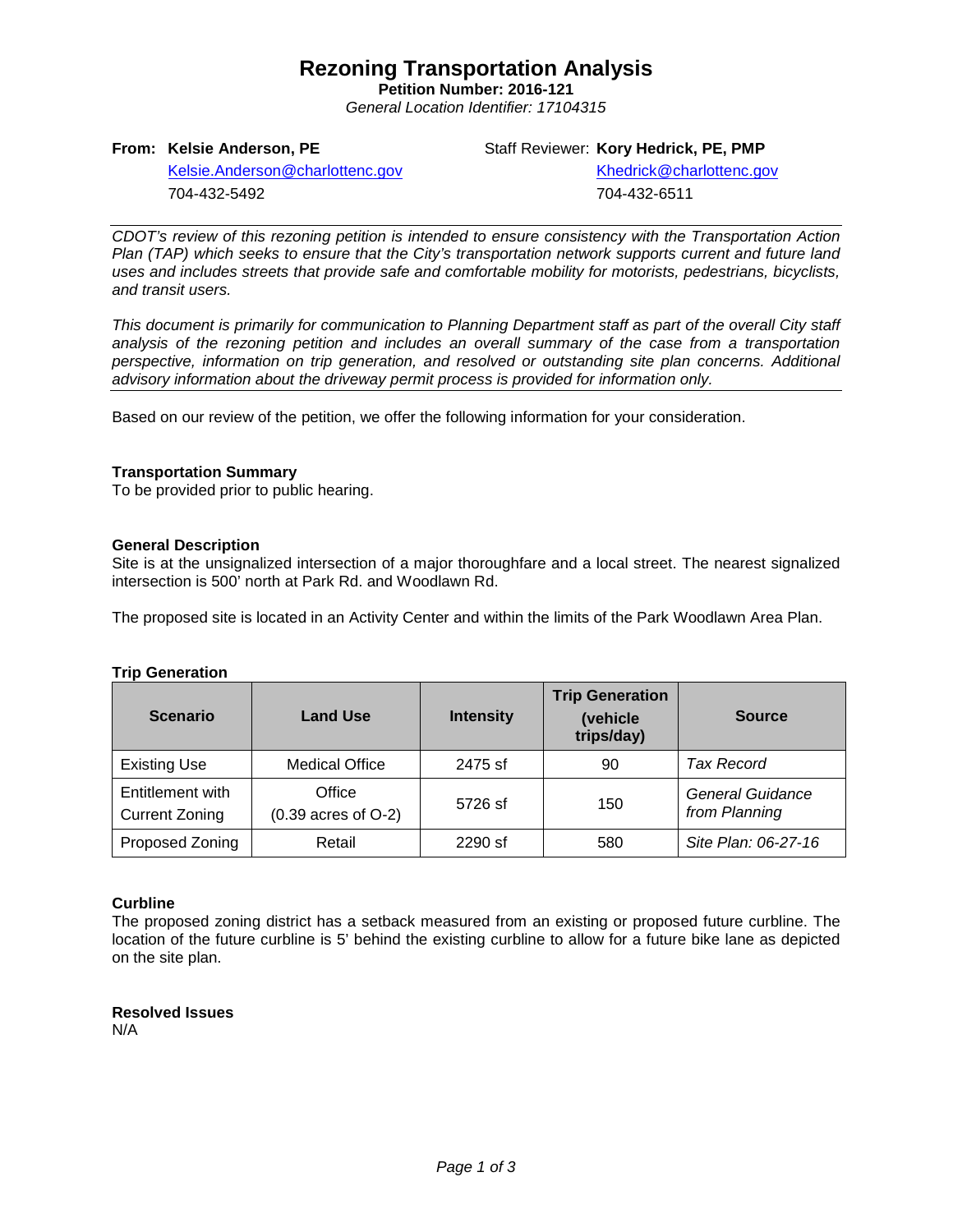# **Rezoning Transportation Analysis**

**Petition Number: 2016-121**

*General Location Identifier: 17104315*

#### **Outstanding Issues**

1. The petitioner should revise the site plan to show an accessible ramp in the general location as shown below (exact location to be determined during permitting phase) to align with pedestrian refuge island required of Rezoning Petition# 2015-120.



- 2. The petitioner should revise the site plan to replace the existing back of curb sidewalk on Montford Road (and remove associated notes for sidewalk to remain in place) and install an 8' planting strip and 8' sidewalk with minimum disturbance the existing trees. This reflects what happened directly across the street with Rezoning Petition 2015-053.
- 3. The petitioner should revise the site plan to add a note specifying dedication and fee simple conveyance of all rights of way to the City before the site's first building certificate of occupancy is issued. CDOT requests that right of way be dedicated at a location 2' behind proposed sidewalk.
- 4. The petitioner should revise the site plan to add a note specifying all transportation improvements will be constructed and approved before the site's first building certificate of occupancy is issued.

#### **Advisory Information**

The following are requirements of the developer that must be satisfied prior to driveway permit approval. We recommend that the petitioner reflect these on the rezoning plan as-appropriate.

- 1. According to the City of Charlotte's Driveway Regulations, CDOT has the authority to regulate/approve all private street/driveway and public street connections to the right-of-way of a street under the regulatory jurisdiction of the City of Charlotte.
- 2. Adequate sight triangles must be reserved at the existing/proposed street entrance(s). Two 35' x 35' sight triangles (and two 10' x 70' sight triangles on North Carolina Department of Transportation on NCDOT maintained streets) are required for the entrance(s) to meet requirements. All proposed trees, berms, walls, fences, and/or identification signs must not interfere with sight distance at the entrance(s). Such items should be identified on the site plan.
- 3. The proposed driveway connection(s) to public streets will require a driveway permit(s) to be submitted to CDOT (and the North Carolina Department of Transportation on NCDOT maintained